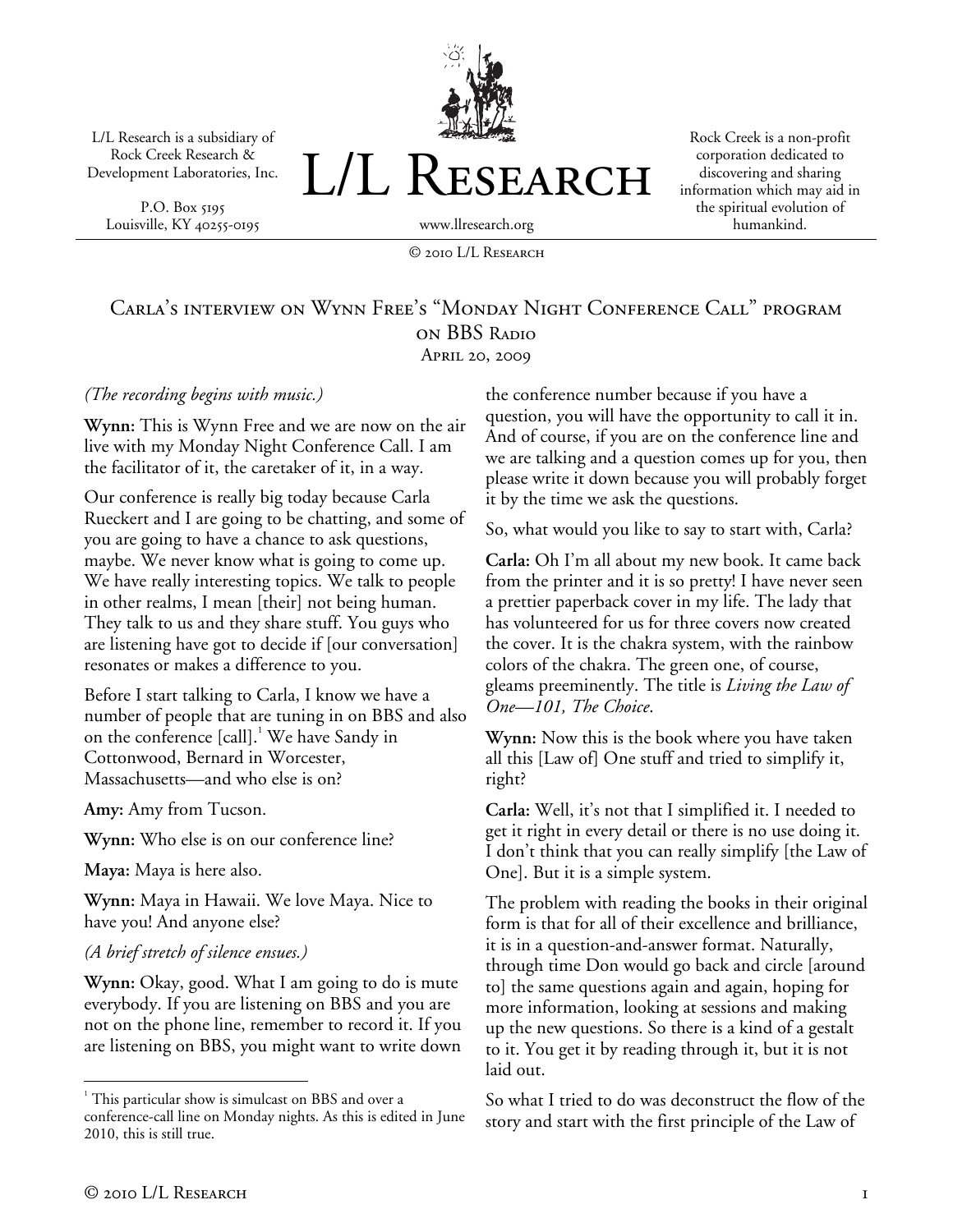One. Okay, we've got unity. Second principle, okay, we've got free will. Third principle, okay, we've got the Logos—love, unconditional love. The fourth distortion of the Law of One is light that manifestly created the illusory universes. It is a wonderful thing to talk about!

Then I start getting into how you play the Game of Life, how you use this creation in order to accelerate the pace of your spiritual evolution. And of course then I am talking about the energy body with its chakras. Each chakra has its issues. And the goal of getting ready for 2012, or wanting to graduate, is simply to open the heart and keep the heart open. You can do no wrong if you are loving other people. That basically is the gist of the book.

I am concerned about people who are seeking right now because we are in the middle of such an amazing shift of vibration. I'm not saying that it is [happening all at once]. It has been happening for many years and I think it will continue reverberating for many decades. But for our planet, 2012 [is the time of shift]. And of course that is going to make a big difference in our physical environment. What [is that ]difference, is the question.

A lot of people think it is going to change our environment into the next world. And that could possibly be, but I don't think so. I think that we're going to be right here.

But the shift of [the Earth's] vibration at that time will make it very difficult for people new to facing the truth about themselves and taking all of themselves into their open heart to do that work. It will be harder to polarize by far after these next couple of years. That basically is what the book is about.

The other thing I am excited about is, I just finished teaching from [the book] for the first time. We had a Memorial Gathering here for a guy that produced a wonderful gathering for me in 2007 and he was all about 2012. $^2$  He was trying to schedule another gettogether for people who were interested on getting ready for 2012. I was involved in that. So when he passed, very quickly, very suddenly, from a fast moving cancer, I figured that the best memorial [for him] would be to do that kind of weekend. We had that last week end and it was great, Wynn. It was just so great to see the book working. Because, as I said, it is not that it leaves anything out of the Law of One. I got the bullet, I think.

I worked a lot [on the book]. I worked for two and a half years to get it right. But it flows! I treated it as if it was a story, just as if you would tell a story about a myth or a fairy story. Every cosmology has a story. "Okay, this is the way the world began. And this is what is happening here." I kept telling the story. I [told it to myself] a lot of times out loud. I was up here in my office, just mumbling to myself, just telling myself this story and seeing, okay, this is where that comes in. I just kept telling the story to myself until I got my outline. And then I wrote from that.

#### So what is new with you?

**Wynn:** What's new with me? What is new with me? As soon as you asked that question, I forget everything. Let me try. The challenge for me, as I am sure it has been for you, is how do you use this experience of some kind of communication with other realms? (Of course, you have been doing this for a long time.) How do you take it and turn it into something meaningful, that other people can use, that helps them understand and also helps them expand?

I was going to ask you that question. I'll ask it to you and then I will ask it to myself. Before I ask you this question, I invited a lot of people to put it up on BBS to listen to us tonight. I think before we go into anything I should say just a little bit of introduction to you and to me, because there are probably people listening for the first time. Both Carla and I have had the experience of having communications with what seems to be intelligence in another dimension. Now Carla is certainly my senior at this. She has been doing it for a long time and she is recognized around the world for the—how would I say? The amazing? The what?

**Carla:** The Law of One material is usually what I am known for.

-

 $2^{2}$  Robert Reidel is the producer of the "A Time of Awakening" Gathering which we offered in the Grand Hotel on Mackinac Island in August of 2007. It was a fabulous venue! To read transcripts of Carla's two presentations at that Gathering, go to www.llresearch.org/speeches/speech\_2007\_0810.aspx and www.llresearch.org/speeches/speech\_2007\_0811\_2.aspx. These speeches were broadcast live on www.bbsradio.com and can be found in audio form in their archives.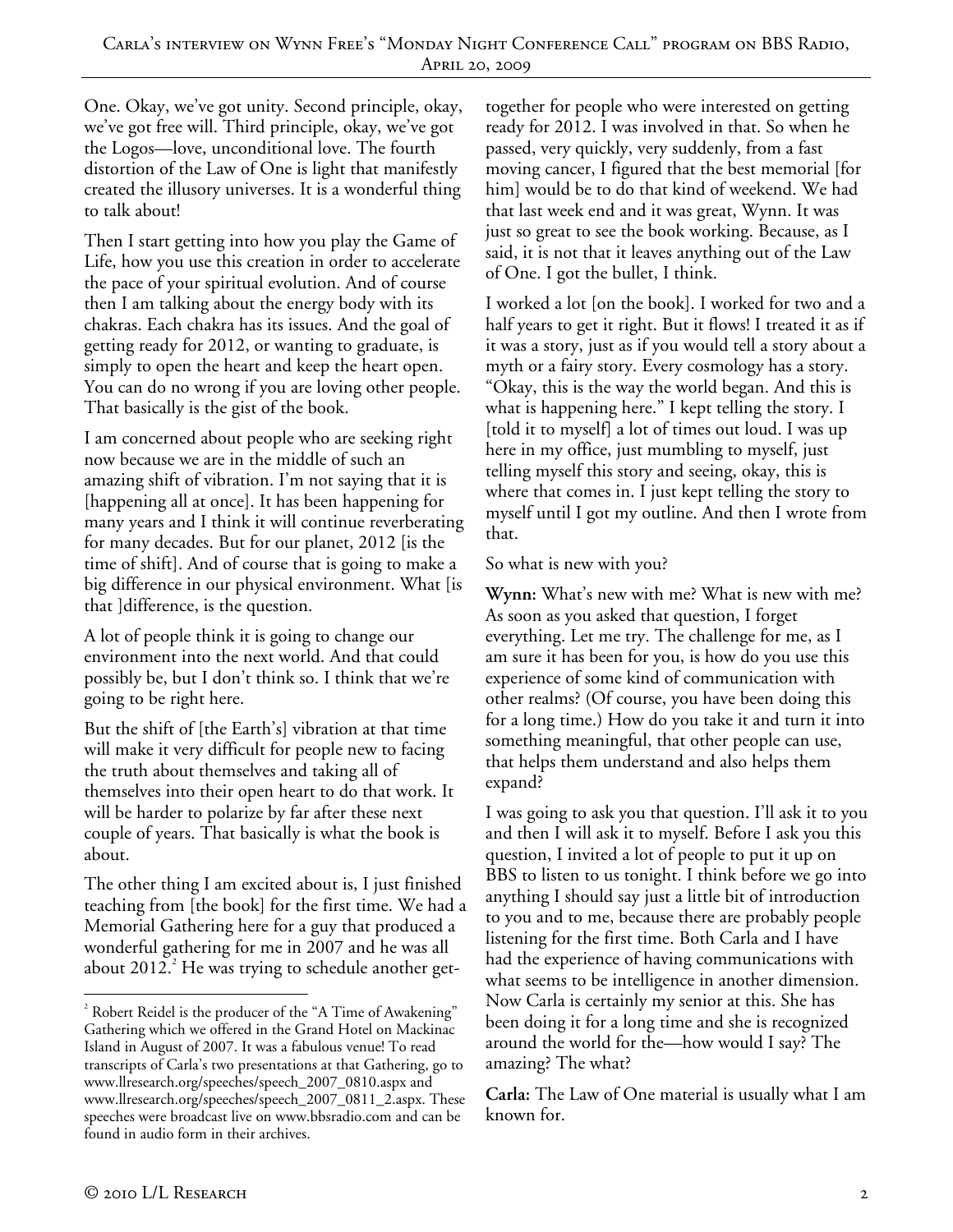**Wynn:** The Law of One material and …?

**Carla:** And a whole lot of other stuff.

**Wynn:** A whole lot of other stuff. What she's done is created a body of knowledge and wisdom from a voice in another realm that identifies itself as a group soul. [They] explains that a group soul is a conglomerate of individual souls that have graduated from this realm and are now off of the wheel of reincarnation, so to speak. And they are trying to help those of us who are still stuck here to graduate, to get up and go to a graduation.

There is a whole cosmology! If you have never exposed yourself to it, [you may find that] it is totally different than anything you probably ever heard. And yet, it explains what our planet is going through right now. It explains Jesus. It explains the long haul of evolution and not the short haul, because we can't see those patterns. We can only see seventy-five years at a time, a hundred years at a time. We can't see ten thousand years at a time. We have to read history. But these energies can see ten thousand years at a time. And so they can look at us as evolving beings. And they have information and understanding of ten thousand years at a time, about what is important, and it is different than what is important for seventy-five years or a hundred years, or whatever your life span is. Carla is probably the outstanding person representing the messages from this group soul on our planet now.

Or course, how do you know it's true? You know [that if] you have voices talking to you, you don't know if it is true or not. You have to decide over a period of time by the wisdom, by the consistency, by many, many things. And so that's how I would introduce Carla Rueckert—as a person who has had thousands of conversations with voices in other realms and is taken very seriously by many people. Now, is there anything you'd like to add to that?

**Carla:** You were asking at the beginning of this, how I talk to people about this. And what I do is, I don't talk to people about this. I listen to what their concerns are. And I wait for a question about, "What do you do?" [I wait for] some way where I am not infringing. Then I will find a way to work that situation around to a matter of love. And I talk about how you can be the love in the moment, or what is the loving thing to do. It just depends on the person and it depends on the problem. It depends

on how far away they are from being awakened and aware that there is "more in heaven in earth, Horatio, than is dreamt of in our philosophy." Thank you, Shakespeare.<sup>3</sup> But there is always a way to help somebody who has asked for help in such a way that they begin to see the universal love and that we do love each other and that loving and being loved is really the heart of existence and actually why we are here. It is the learning to do this better. That polarization that gets us out of here and you see, that brings me into far deeper waters than before now that a person has been asked to wade.

Now there are people who eat up the Law of One, eat up the Confederation philosophy or as you might term it, more humbly, the eternal wisdom because a lot of the repeats throughout cultures that have not had access to so called civilization. The Indians and part of their cultural myth is that people from the sky, the sky people. George Hunt Williamson wrote a great book about that a long time ago.

So I think that there are all kinds of ways to get into the beautiful message that there is to share, because of the fact that the message [is so simple] at heart, without all of the blending, the cosmology that talks about all of the mysteries of the earth and solves them. That is nice, but the heart of the message really is love. And this is a universe of love. The Creator itself is love, unconditional Logos, just as it says in John I in the Bible, the first chapter. 'In the beginning was the Word." The "Word" which the Confederation uses for the infinite Creator's Logos or Thought is that one original Thought of unconditional love, so given that it is a universe of love. And, given that, almost anything somebody will ask you about, besides who is going to win next week at the ball game, is going to involve love. It is going to involve the application of the principle of love, or the golden rule, or some aspect of loving and being a good person.

There is virtually nowhere that I give up hope at all. If I can end up being an alarm clock for somebody saying, "Hello," and then letting it go, that is fine with me. I do think that there are just tons and tons of people who are just so eager to wake up and so

 $\overline{a}$ 3 The misquote is from Shakespeare's play, *Hamlet*, Act 1, Scene 5. Hamlet says, "There are more things in heaven and earth, Horatio, Than are dreamt of in your philosophy."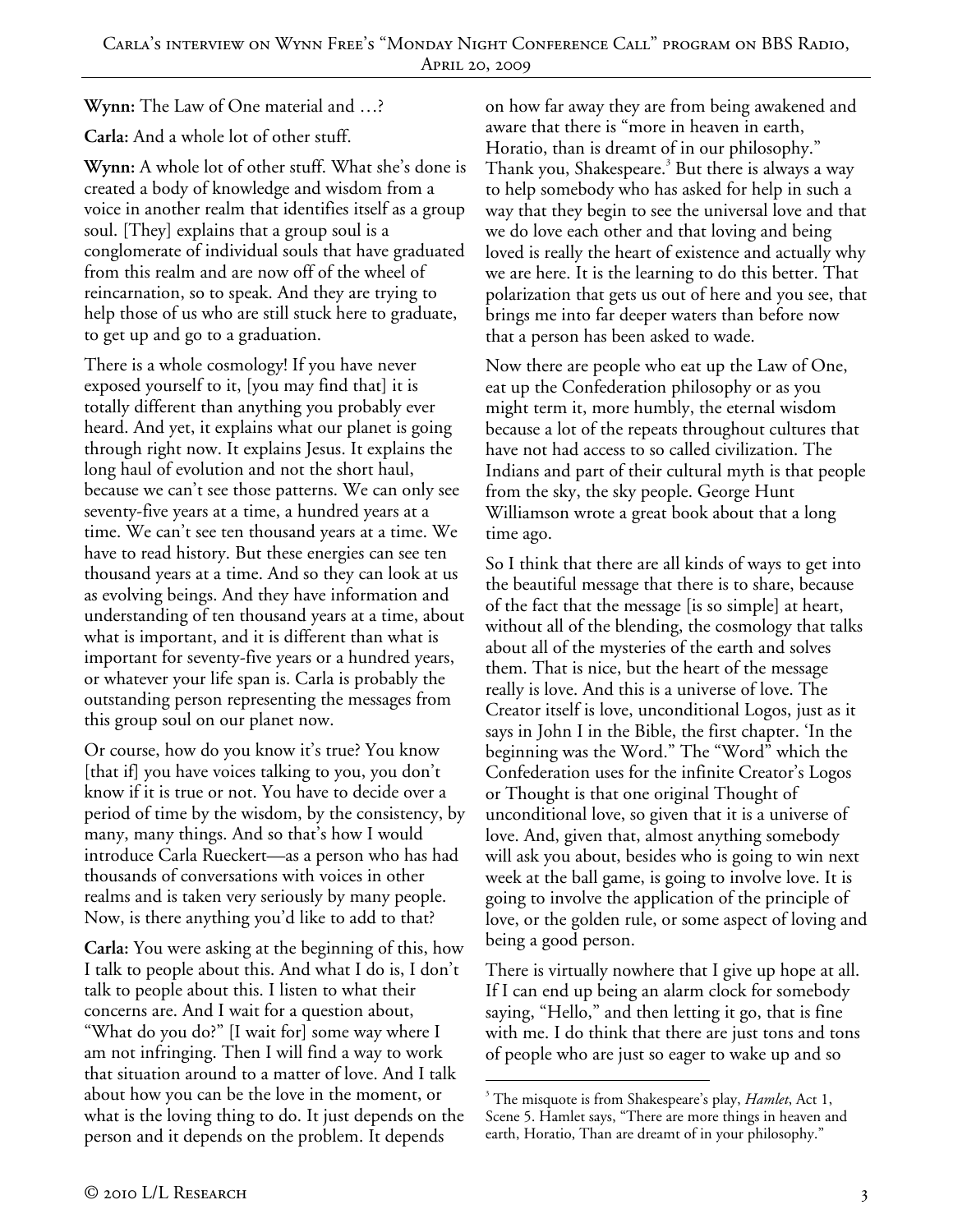*there*. And you know, you are nudging somebody over a little bitty edge and they are going, thank you for that. Like that book you have written.<sup>4</sup> I have had more people tell me that that is how they first heard about the Law of One, or my channeling in general. It is through the reincarnation book that they read about the Law of One, and they decided, "Well I'll check it out." So I thank you for that.

**Wynn:** You are very welcome.

**Carla:** So have you gotten anywhere in your own thinking about how you talk to people about this? I can basically dodge the question by saying that I wait for my shot.

**Wynn:** Well somebody has to ask and be interested.

**Carla:** That is right.

**Wynn:** But part of the challenge is, how do you tempt somebody, to figure out if I'm right? You have to tempt somebody to ask you a question, okay? Or you have to tempt somebody to reach. You have to give them something to grab for.

**Carla:** I don't know. I get a lot of people coming to me for advice, even if they don't know that I do counseling. I guess I am just one of those people.

**Wynn:** I am different. I would just probably recede into anonymity if I didn't put myself out in a public way. So, putting myself out in a public way, I have had to learn a vocabulary that allows people to draw their own conclusions, but at the same time, [allows me to] tell them what my experience is. If I am talking about the Elohim, I say "the voice that identifies itself to be the Elohim." And I won't say it is positive or negative. I say, "This is what they say. You have to decide [if you believe them]." Part of the lesson in this realm is discernment so I am going to give people something that starts them being interested. I am not dictating their truth. That is what I have learned in doing this.

**Carla:** Don Elkins, my research partner, felt exactly the same way. He was asked one time on a national  $TV$  show $^5$  what he said to people who said they

didn't believe in UFOs and Don replied, "I don't say anything. That's fine with me. If people don't want to believe in UFOs, that is perfectly okay." He said, "Now if you want to talk about UFOs, I'll tell you anything I know." So it was like, "Hey, the data is out here, and if you'd like to know about it, just ask."

So yes, I think you are absolutely right. You don't tell people, "Okay, this is the way it is." You say, "Now here is an interesting thought."

**Wynn:** If I am having a dialogue with a source, I can repeat what they say and I'll say, "This is what they said. Does it work this way? You are going to have to decide." The thing about it is, as you study [my channeled material], I don't know if you use that recent material, but there is so much correlation.

## **Carla:** I haven't read it at all.

**Wynn:** There is so much correlation between your stuff and my stuff in terms of the description of what is happening on our planet and how that all works. And it is fascinating. Let's just say I am actually talking to the Elohim. Let's just say that might be true, because I can't prove that. That is just the word that they use. But then I start investigating and the Elohim say they created this realm. And then in one channeling, they explain to me how they did it. And intuitively it makes sense. And then they're explaining that their group soul, the ones I am talking to, never had bodies. So they are different from the Ra group. The Ra group had bodies and graduated [through the densities]. In the Elohim group they didn't graduate. And the two of them have acted together. Maybe the indications are that the Ra group was actually more caring or more concerned about human evolution and they had more compassion because they had been here and done that. And they were, according to your channeling, responsible inadvertently for some screw-ups down here. Do you know about that?

**Carla:** [It was] one of the guardians, not one of the Council of Nine, but one of the guardian, named Yahweh, by the way.

## **Wynn:** Was that Yahweh?

**Carla:** Yah-weh. People say Yahweh, but actually, to show respect, there would be a stop between the two syllables. Now I try to say it that way just as, if I

 $\overline{a}$ 4 Wynn Free and David Wilcock, *The Reincarnation of Edgar Cayce?: Interdimensional Communication and Global Transformation* : Berkeley, CA, Frog, c2004. 5

This interview was with Carla and Don, done by Bill Tush on the late-night TBS show "Open Up" in January 1978.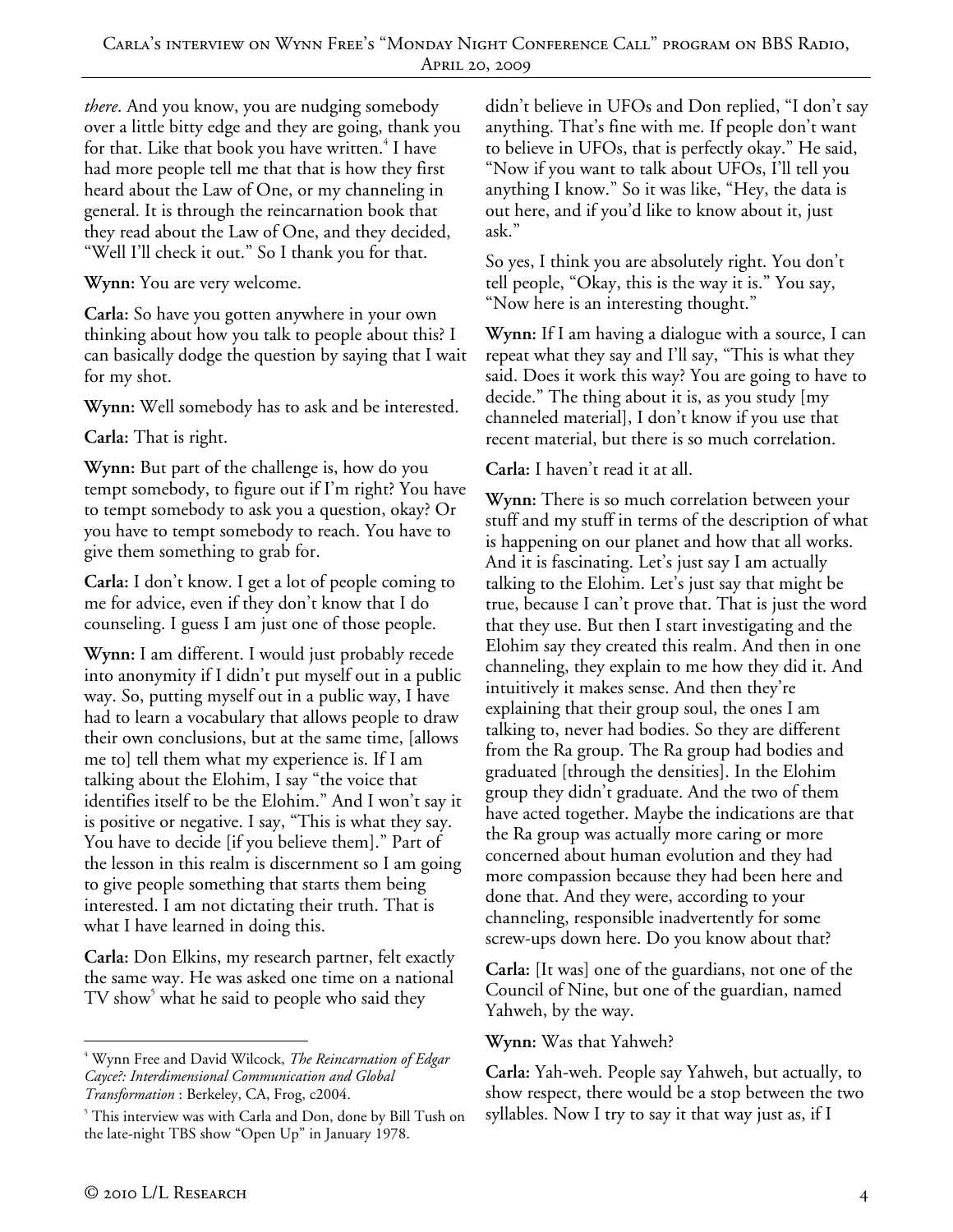happen to mention Mohammed, you know, I say, "May he be blessed."

**Wynn:** Before I forget, your new book is available on your website. Yes?

**Carla:** Yes, on the www.bring4th.org/store.

**Wynn:** Is it also on Amazon?

**Carla:** No, it isn't on Amazon. I have a great difficulty in working with them. We don't price our books high enough to work with them, let's put it that way.

**Wynn:** They want to discount it too much, right?

**Carla:** They want to discount it 55%. And that is [less than] what we pay for books. It is like, "We can't work with you guys." We actually were losing money, way back there.

**Wynn:** Seth is here. I keep hearing his voice and he is telling me somebody is calling in with a question, I think. Am I right, Seth?

**Seth:** I am here.

**Wynn:** Is somebody calling in with a question?

**Seth:** [Maurice is] here with a question.

**Wynn:** Who?

**Maurice:** Can you hear me? My name is Maurice.

**Wynn:** Hi, Maurice. Yes, we hear you.

**Maurice:** I am calling from Massachusetts and it's a long way. I hear you.

**Wynn:** I forgot all about that! I told people to call. I kept hearing this voice, and I said, we've got a screwup [on the] line tonight. This is what happens spiritual Alzheimer's. So anyway, go ahead.

**Maurice:** All right, I want to tell Carla and yourself too, that this is one of the greatest moments of my life that I can actually speak to Carla.

## **Carla:** All right.

**Maurice:** It really is. I'm just bowled over. I am a UFO investigator, researcher, whatever you might want to call me, for most of my adult life and I came to read the Ra material quite a while ago, but I put it aside like most things and ten years ago or so, I had a reading from David Wilcock, who said that I was from Andromeda so I am a wanderer from Andromeda the last 25,000 years or so and I am here during these end times to be of help, in whatever way I can.

**Carla:** Indeed.

**Maurice:** The question is to you, Carla. I have never been able to find [this] in any of your books but I know that Don Elkins appeared three times [to you after his death]. At least this is what I read.

**Carla:** He did at first. And then there was a later chapter. What was your question?

**Maurice:** My question was, what did he appear like?

**Carla:** The first three times I [saw him] were immediately after he died. He was letting me know he was fine. It was in the first couple of days after he died. I saw him three times and he was golden. I saw his face and part of his shoulders. I didn't see his whole being. He was just in the air. It was an impression rather than a vision and that was very clear. It was very lucid and very comforting. He was laughing, golden and wonderful. So immediately I knew he was okay.

The second chapter to that—and I think a delightful one and certainly one that has given me tremendous comfort through the years—is that [before I channel,] in my tuning process, I invoke the Holy Spirit. I ask for the male and female aspects of it because I want to hold [spirit with] both hands. That is the way I visualize it, as I am getting ready to challenge. In my final tuning, part of that is connecting with the Holy Spirit, which happens to be my guidance system.

So I ask for the male and female [aspects of] spirit. For years I have been getting a female who is actually is still alive, but who, to me, totally embodies the wonderful feminine aspect of the Holy Spirit. {For the male aspect] I was seeing a British chap whom I actually had never met in this life. [He had ]a little sandy mustache and a hacking jacket. [He had] a British accent and he was the male aspect of the Holy Spirit for years for me. He was very helpful, but I didn't know him in this life. Anyway, who comes through the door, shortly after Don died, but Don, the Elk! Here he is! And oh, it was so good to see him! Of course, I wasn't actually seeing him, you understand. This is an impression. But I could even see, he had gotten a new shirt. And his hands felt the same. Then about two months after that, who should I see come through the feminine aspect of the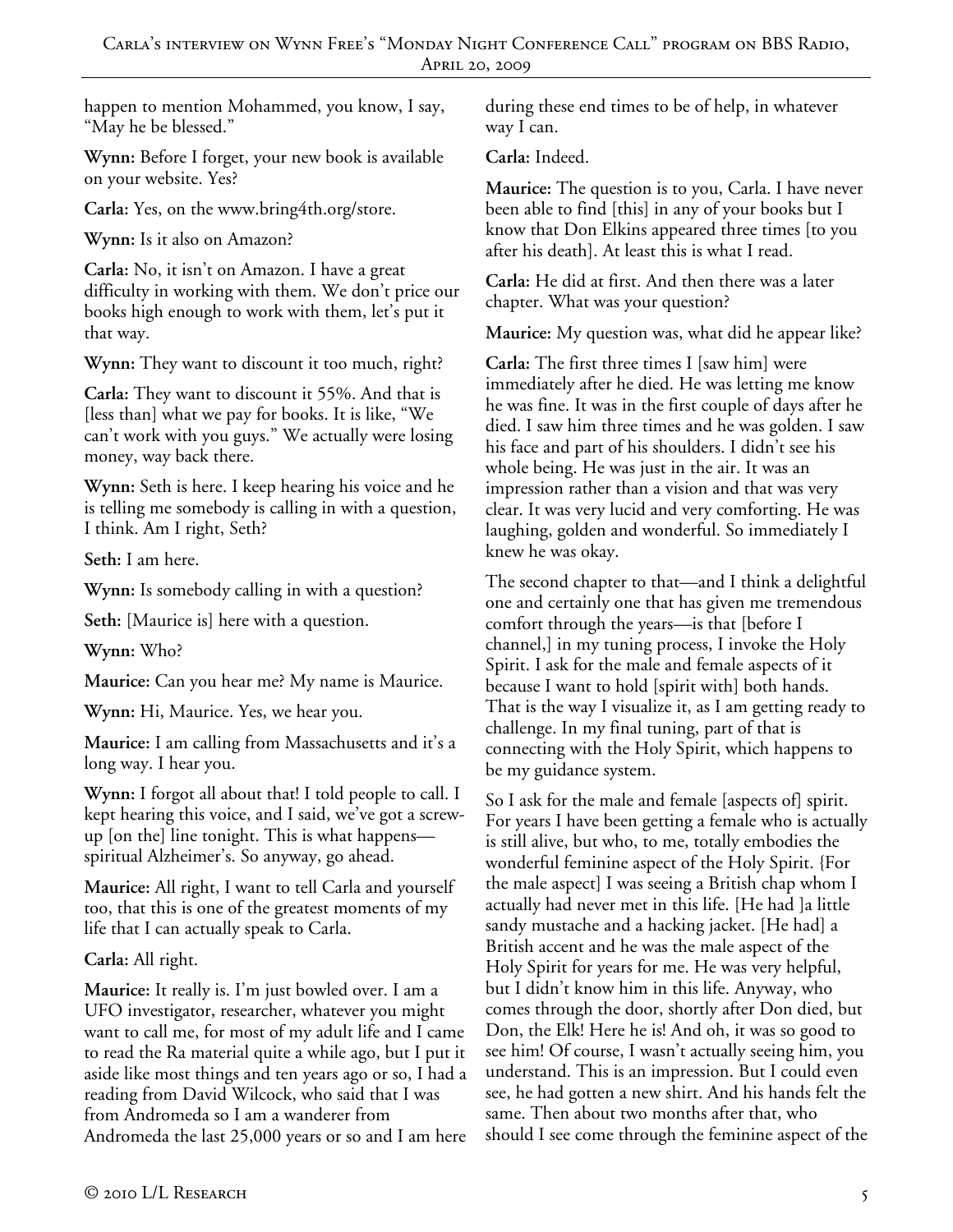Holy Spirit's door but his mother! So now, when I sit down to challenge the [incoming] spirit and do a session, I am holding hands with Don and his mother, who was called Sister in the family. It is just a very, very strong guidance system. Lovely!

**Maurice:** She was a Christian Scientist, I do believe.

**Carla:** Yes, she was a Christian Scientist. She was a Reader, actually, in a world where a lot of times women aren't allowed in the chancel. She was a Reader for her Christian Science church.<sup>6</sup>

**Maurice:** Now I know you have never contacted Ra again. But at the same time, did you ever ask other guidance, perhaps, [about] where Don is now and what he is doing?

**Carla:** No I don't have to, because I hear. People will write in to me and say, "You know, Don came to me and he helped me with this problem."

Maurice: I wish he would come to me. I have a lot of problems.

**Carla:** I know what he is doing and I imagine he is waiting for both Jim McCarty, and I when we are I finally called [from this lifetime to larger life].

**Maurice:** I am sure he is waiting for you.

**Carla:** He is waiting for us before we go on to further adventures in service of the One.

**Maurice:** I am sure you are right. I did want to let you know that this is one of the great moments of my life, talking to you.

**Carla:** Thank you.

**Wynn:** Thank you, Maurice, for being here.

**Carla:** Wynn, isn't that great?

**Wynn:** Yes.

**Carla:** Do you want to get back to what you were saying? I realize we were in mid-roll! We were talking about who was going to believe that these messages are valid.

**Wynn:** I will tell you something that I have adopted, okay? I have been getting there for quite some time and it has been working. When you take the idea of love—many people start with the idea of love—then

they go out and they can't find anything with which to balance it off. And they get hurt. They get rejected, and they say, "This love doesn't work." Because they can't project out through their own shadows. After many, many lifetimes, now they are trying to break through that.

Now you know, with your work with the Ra group [and my work], we work with those people that ask for our help. Am I correct when I say that?

**Carla:** Are you saying that you are talking to [entities] who want to help?

**Wynn:** Well they work with people. They have not exactly said how, but they work. They say they are in communication with many hundred thousands.<sup>7</sup> That was in the original Ra Material. I don't have it here to read it exactly. How does this group soul actually work with us? What do they do?

**Carla:** Well I think they do the same kind of thing in the metaphysical sense that I was just saying that we do in the physical. I think they have dedicated themselves to listening for requests for help, requests for information. For people that can't pick up the telepathic contact, which is 99% of everybody, they can help in ways like simply being with you as you meditate. If you ask your favorite social memory complex to be with you, they are with you instantly. They are just waiting to be asked. So it is not like everybody has to be able to channel to get the goods. Because what they have to offer is better without the words anyway. It is just that carrier wave to your meditation. It helps with the mediation. It is like a stabilizing carrier wave on a radio. Just meditating with that carrier wave with you, you kind of smooth out the tendency to vary in your tuning and so you get a better meditation.

**Wynn:** That is exactly I came up with but I don't use those exact words to describe it. The words I use to describe it is just another way of saying [it]. That is that every human has a hologram, an energy form to which that you are connected. That hologram is a precursor to [the self in] the physical world. And it is a mirror image of our hang ups, whatever they are. The hologram is not in this realm. You can't see it. The energetic group soul can connect to a [person's]

 $\overline{a}$ 6 In Church of Christ Scientist services, the Reader offers selections from the *Bible* and from Mary Baker Eddy's writings.

<sup>-</sup> $7$  The Ra group said that in 1981, there were 65 million or so seekers who would resonate to material from the Confederation sources, and that more were being born all the time.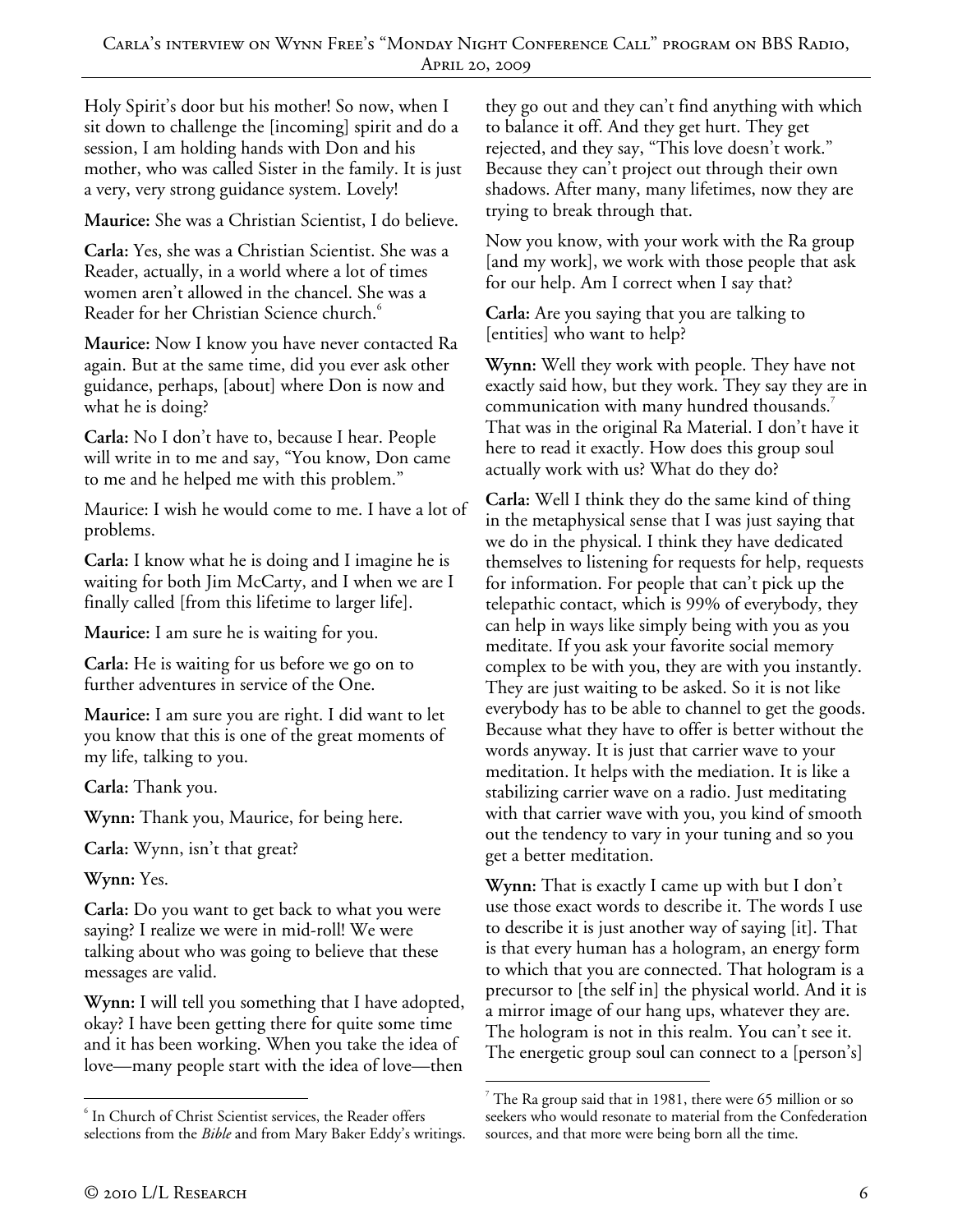hologram if you ask them, and when they connect, it is a big deal because they can now help with any messages that can help you. It is just like having a companion, energetically.

**Carla:** Right and the whole idea is to lighten the consciousness of Planet Earth.

**Wynn:** Right, and the more people that make that connection, [the better] because then people start holding the unique energy at that connection and it is an expansion. When you learn to do that, you walk around in your life and other people feel the expansion around you and then they automatically feel uplifted. They don't have to understand it.

**Carla:** No, no, love is infectious.

**Wynn:** Right, exactly.

**Carla:** You know how a smile just spreads

**Wynn:** Right. Everybody loves a lover.

**Carla:** It infects people. *Play It Forward<sup>8</sup>* was a good example of that.

**Wynn:** Let's open the lines up to the people and see if anybody has a question. If you have a question, I'd like you to say your name before I ask your question for when I have ten people with questions, then we are just going to have a Greek chorus. Here is one. Is anyone on the line.

**Carol:** This is Carol.

**Wynn:** Hi, Carol. Go ahead.

**Carol:** My question is, "Why do we have to live through such *(inaudible)* to get to the point of recognition or how shall I say, redemption for our sins? I had a traumatic life as a child. It didn't get much better [after I grew up.] I spent all afternoon trying to plant seeds and flowers—and I don't know. When you think about love? What am I doing wrong?

**Wynn:** Carla would you like to take a shot at that?

**Carla:** Sure. I know that there is a tremendous amount of suffering in the world. I have had a certain amount of it myself. You certainly have had more than your share. And I stand with you on that and honor your suffering. I don't mean to diminish it in the slightest.

What I mean to do is to take a larger view. You are never alone. You have yourself. You have the Creator. You have all of the angels. You have the seraphim and cherubim. You have whatever you allow yourself to have, as far as an expanded inner life, by standing on your own two feet and just saying, "All right. These are heavy dues to pay for getting to this party. Now let's see why I came to this party." Then you kind of lift. You don't need to carry this burden all of the time because you are in the present moment. You are in control over your creations. You may have a good day every day.

I am not saying a thing about your suffering. I am uncomfortable all of the time physically. That is not as bad a emotional suffering—and I must say that I am relatively free of that—but I really, truly have paid my dues in finding out how you live with rheumatoid arthritis and kidney failure and some of the stuff that I have gone through.

So I am not talking from the standpoint of, "Oh, it is just all love and light." I am talking from a standpoint of earning the right to say, "It is about love," because you can fall in love with yourself and you can become a light house all by yourself. You don't need anybody else to be the best you that you can be. You can just shine forth, because inside and you know this—inside you are beautiful, you are wonderful, you are a great person.

I think it is a matter of being your own mom and taking yourself in your arms and hugging yourself and saying, "Honey, I know. I really know," and just letting those fears come and letting the healing of your childhood come and all of the other hard knocks you have had in this life—letting it all slide because whoever you are, even you are on your death bed, you are a light house if you are just letting the love and the light of the infinite Creator shine through you. You don't need anybody else to do this practice. You can offer this practice to the Creator all by yourself.

I have been alone sometimes in my life, and it has been a doable thing. I think that a lot of times what keeps us from our own peace of mind is that we can't lay down the past or forgive the past. I realize just how hard that is. I am still working at some of

 $\overline{a}$ 8 *Play It Forward* is a film released in 2000. Its message was that people were at heart good, and that if one person was nice to another, then the receiver of good things was liable to "pay it forward" and do a good deed in his turn.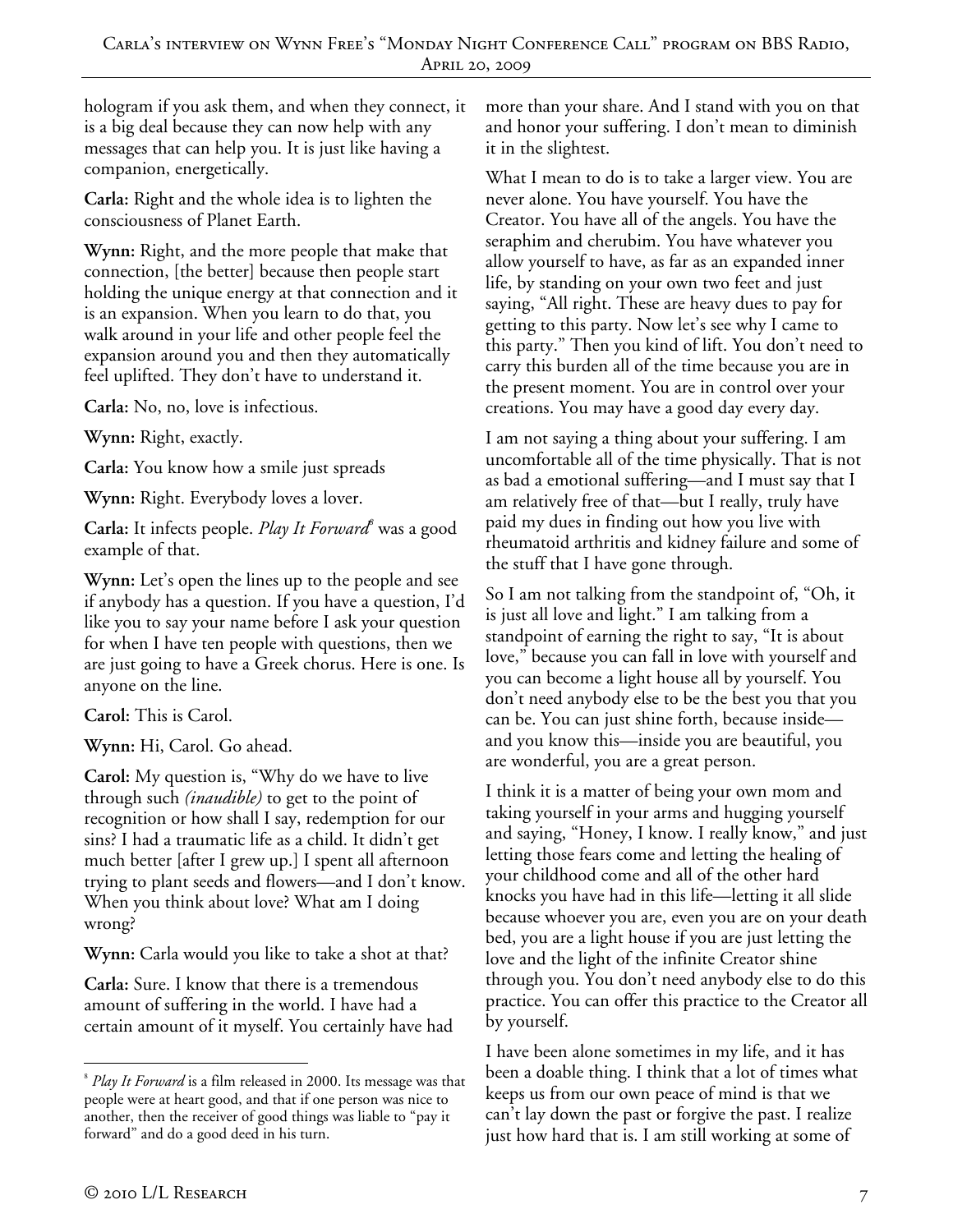those things. I still get triggered by those memories of how things weren't fair and how much I resented this or that. But I think that there is a wonderful healing in forgiving yourself for being the person that went through that. Whether you thought, "I was unworthy," or, "I was stupid," or whatever it is that you are telling yourself, your voices have called you from your path when you can't stop listening to them.

## *(The second tape is started.)*

**Carla:** There is a wonderful healing when you cannot only forgive the other person in the equation, but can also forgive yourself and just let that be that. Let there be closure. Sometimes if there is something that is really griping me, do you know what I do? I will write it down on a piece of paper and I will take it out in the backyard and I will burn it and then I will stomp on it and just give it to the Mother, and take it away from myself because I don't need it.

I am blathering on here because I've had some of these moments in my life so I really feel for you.

**Wynn:** I wanted to share a couple of things from my perspective differently from the way you have phrased it—not completely differently but a little bit, adding something. I've worked on myself for a long time and I kind of see how things work and how I have overcome certain things which just seemed impossible. And what I have seen is that the most difficult things are the subconscious patterns that have been created that maybe carried for a very, very long time. And those patterns keep creating a response in the world and in yourself that aren't necessarily understandable. It is just there. The most difficult things to work out [are hardest] because they create negative responses for many people. They create a lack of self-love.

There are two things that I have discovered that can really help me tremendously in overcoming my own patterns. It is always a process, and not with any end results, but [the difficulties] do become less and less. One thing is to observe and know what my own pattern is so when the pattern comes up, I can say, "There is my pattern. There it is being there again." Then it is resolved. By observing it, the part of you that is observing it is not in it. So you spark your own wonderful, alternative part of yourself that is separate from the pattern that has been disabling [you].

The other thing is to take action that the pattern would stop you from doing and to jump in and do something, usually a service of care for someone else. Maybe you would say, "I am not worthy of doing that," or, "I don't feel like doing that," or "People are going to see this part of me that doesn't look good and I don't want them to see it." And [so you] stay home all day. Well, take an action that pushes yourself through it no matter how much you don't want to do it. Do it and watch what happens!

The closer you get to doing that action, the more resistance will come up in you. [For] myself, I have to use a huge amount of will power to do it at that point, because every part of me says, "Don't do it." And then as soon as I do it, it is like a breath of fresh air. It is as though I am reconstructing myself, the part of me that was held back and displaced. Those are the two things that I have applied over and over again. I know they work. And anyone can do it. It is easy to do.

Now another thing we do [here at BBS Radio] is, we do these conference calls. [We send out] loving energy on our conference calls, and different kinds and planetary healing. You can participate in those. You can start to tune into these higher energies. If you are all by yourself, sometimes it is hard to get a reference point, and you need a reference point in order to make it work. And so that is my stake.

**Carla:** Thank you for that answer, good advice! You know, Wynn, there is one thing that she asked that we haven't covered yet. The one thing we haven't covered is, why? And that was how she started the question. Why? Why do we have to suffer so much?

There is a reason for that. It is the reason that we have the veil. It is the reason that we live in an illusion. It is the reason that we can't read each other, and we have to find our own way, stumbling and having hits and inklings and never really getting past unknowing for all of this. The reason for the suffering is to create catalyst, which is processed in the fiery furnace of [experience] and creates the evolution of mind, body and spirit. We are here to evolve and we have a great hunger to evolve. So we have given ourselves a very big plate, sometimes, of catalyst to move through in a lifetime.

And why? Well we didn't think we were being cruel to ourselves at the time. We and our guides were sitting there, before incarnation, and going, "I'd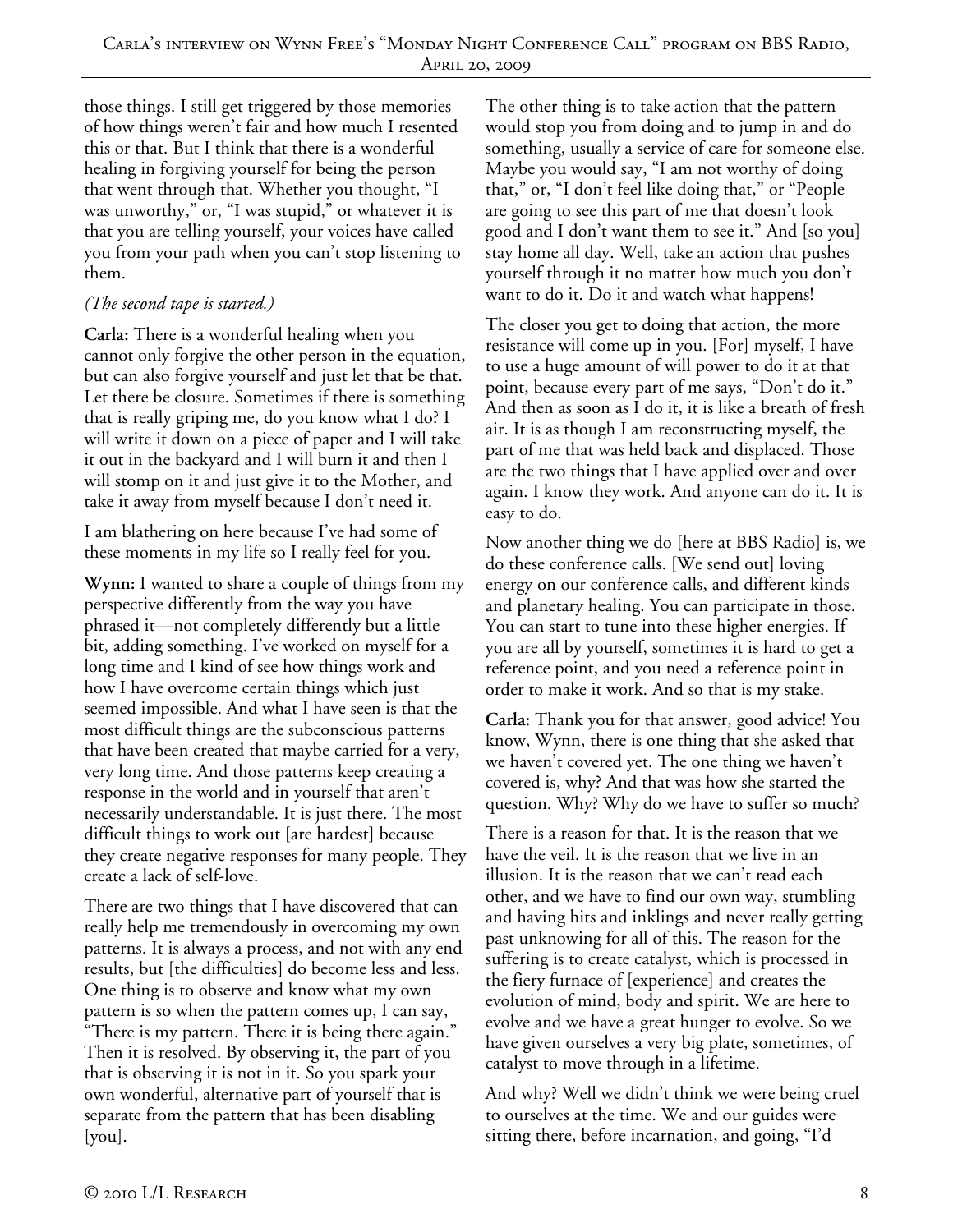really like to work on the balance between love and wisdom. I think I need to open my heart for. I am wise and I know things, but you know I think I could improve the balance. And so you set yourself up with a big plate of catalyst, a lot of challenges, a lot of suffering.

You don't see that when you are setting it up. You are thinking, "This going to be such an efficient incarnation! I am going to have so much opportunity to progress! You know it would take me a million years to progress in this density, but I am going to go down to the boot camp there on [thirddensity] Planet Earth and I am going to work. And I am really going to make some progress! And by golly, while I am there, I am going to help other people.

You set all of this up. You set up relationships—your mom, your family, all of the people that eventually cause you suffering. And you make these agreements with them. You say, "This is the role I am going to pay in your life and this is the role that you are going to play in my life and this is our transaction for this incarnation. Let's see how good we can get!" And you do this redundantly. A teacher of mine used to say that you should have redundant systems all over the place. [And we do.] We can't run out of catalyst. We can't run out of things that are apt. We can't make a mistake. We can't get off track. Because everything is just like a GPS. It is going to start bringing you back to your incarnational lessons.

Like you were saying, Wynn, there are patterns, and your incarnational lesson is going to come up again and again, All of this suffering has a pattern. So if you start to grasp the fact, then you start be able to have an objectivity about the suffering, as well as suffering. Not that you are not suffering, but that you say, "Okay. This the nature of my suffering. What's the gift that it holds in it? What is it encouraging me to do? Is it encouraging me to get wiser? Is it encouraging me to open my heart? Is it encouraging me to improve some way; to change my concept of power or responsibility? What is my incarnational lesson?"

So you start having the capacity to work on that and come to some conclusions and try them out. Basically, you become more than your catalyst. You become the one who is figuring out the Game of Life. And here comes more catalyst. [And you think,

"Well, I really gave myself a tough game." So you are not just going through it. You are not swamped by it. There is a part of you that is in perfectly good position and in the observer viewpoint, and hopefully very, very thankful for the opportunity to go through it.

I think that's the key to when I am having a pity party—and I am not saying you are having a pity party. I am saying that I do. When I start to have one, I am going, "Okay, hang on. Thank you, Lord. Thank you for this moment. Thank you for this catalyst. Now I ask for the gift. What are you teaching me? What are you giving me? I am ready to receive it in my hands." You do have to work with yourself. There are times when a catalyst can really make you feel like you are awash. It is always possible to pull yourself into a better state of mind if you can just remember to give thanks.

**Wynn:** Carla, guess what! My show ends in one minute.

**Carla:** Oh my goodness. What do you have to say in that minute?

**Wynn:** Well what I have to say is …

**Carla:** "Buy my book."

**Wynn:** Right! You can buy my book. I actually tell people to sign up on messagetoday.net. I have this program where people sign up on an auto responder and they get a message every day. [It is] preprogrammed. Some of them are channeled, some of them are not.

**Carla:** That is a lovely service.

**Wynn:** [There is] guidance. I try to tell things to them every day. Whether you buy anything or not, you are going to get this every day. I have a great response. People look forward to them. It is something that they can [ use to] act energetically.

**Carla:** Yes, we have [a daily "Q'uotes" service] on our list of things to do. We even have a name for it. "Q'uote of the Day." But I don't have a volunteer who is committed to do it yet.

**Wynn:** Why not? Is there anyone on the line who wants to volunteer?

**Carla:** Yes, tell them to volunteer. We have a website that would love us to put this up. We give away stuff